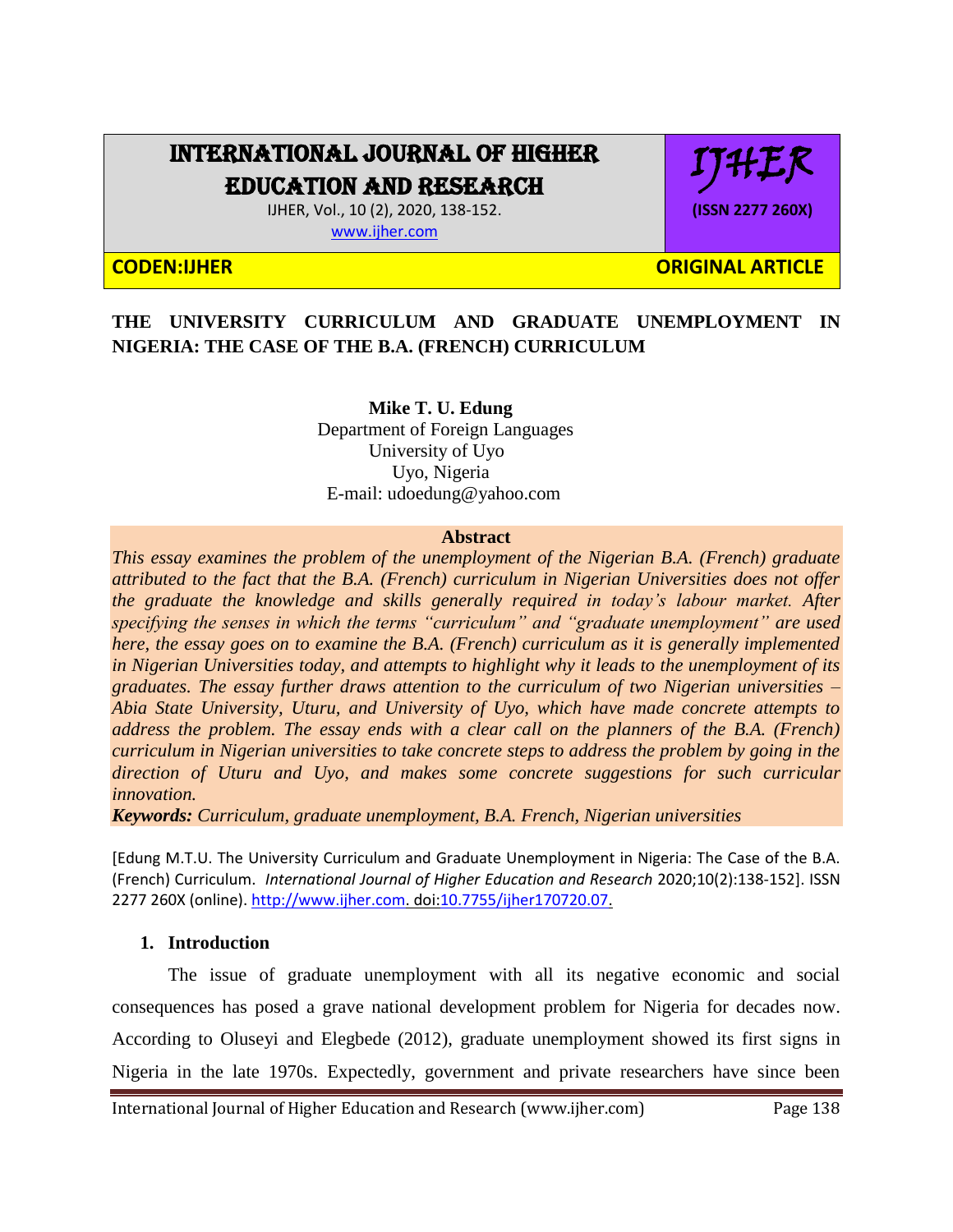studying this phenomenon, identifying its causes and effects, and proffering solutions to it. Its causes have been identified and located in the diverse sections of our national life, such as the political leadership which has been blamed for misguided policy choices and social mismanagement (ihenacho.www.utexas.edu/conferences/Africa/ads/870.htm), poor national economic planning resulting in the dearth of investment or venture capital (Adawo and Atan, 2013), labour market distortions (Bassey and Atan, 2012), and the educational system (Ajayi, Adeniji and Adu, 2008; Oluseyi and Elegbede, 2012), among others.

The educational system, and particularly its university sub-sector, as the cause of graduate unemployment in Nigeria, has naturally interested the Nigerian university teacher which this writer is. One of the aspects of the Nigerian university system that have been blamed for graduate unemployment is the curriculum. Ajayi, Adeniji and Adu (2008) for instance have recommended at the end of their study that Nigerian universities should tackle graduate unemployment through "a thorough and complete restructuring of their curriculum content in order to make them more relevant to contemporary needs. This recommendation presupposes that graduate unemployment in Nigeria is the consequence of a curriculum content that is either outright irrelevant or not relevant enough to the needs of the society, and by implication, to the needs of the labour market. The above view of Ajayi, Adeniji and Adu (2008) is corroborated by Bassey and Atan (2012) who infer from earlier studies by others that "most curricula of Nigerian universities bear little or no practical relevance to the needs of the economy".

It is in the context of the much reported irrelevance or little relevance of the Nigerian university curriculum as a cause of the university graduate unemployment in Nigeria, that we have undertaken to examine the particular case of the curriculum that produces the Nigerian university graduate of French, with a view to ascertaining the degree of its relevance to the current needs of the Nigerian labour market, and the implication of such degree of relevance for the employability of the graduates.

This study, being a bibliographic research, relies entirely on evidence from previous studies and official documents. In the pursuit of this study, we shall first of all attempt to clarify the sense in which the terms of "graduate unemployment" and the "curriculum" are used here. We shall then proceed to examine the curriculum of the B.A. (French) programme in Nigeria, in order to show its degree of relevance to the needs of the Nigerian labour market within the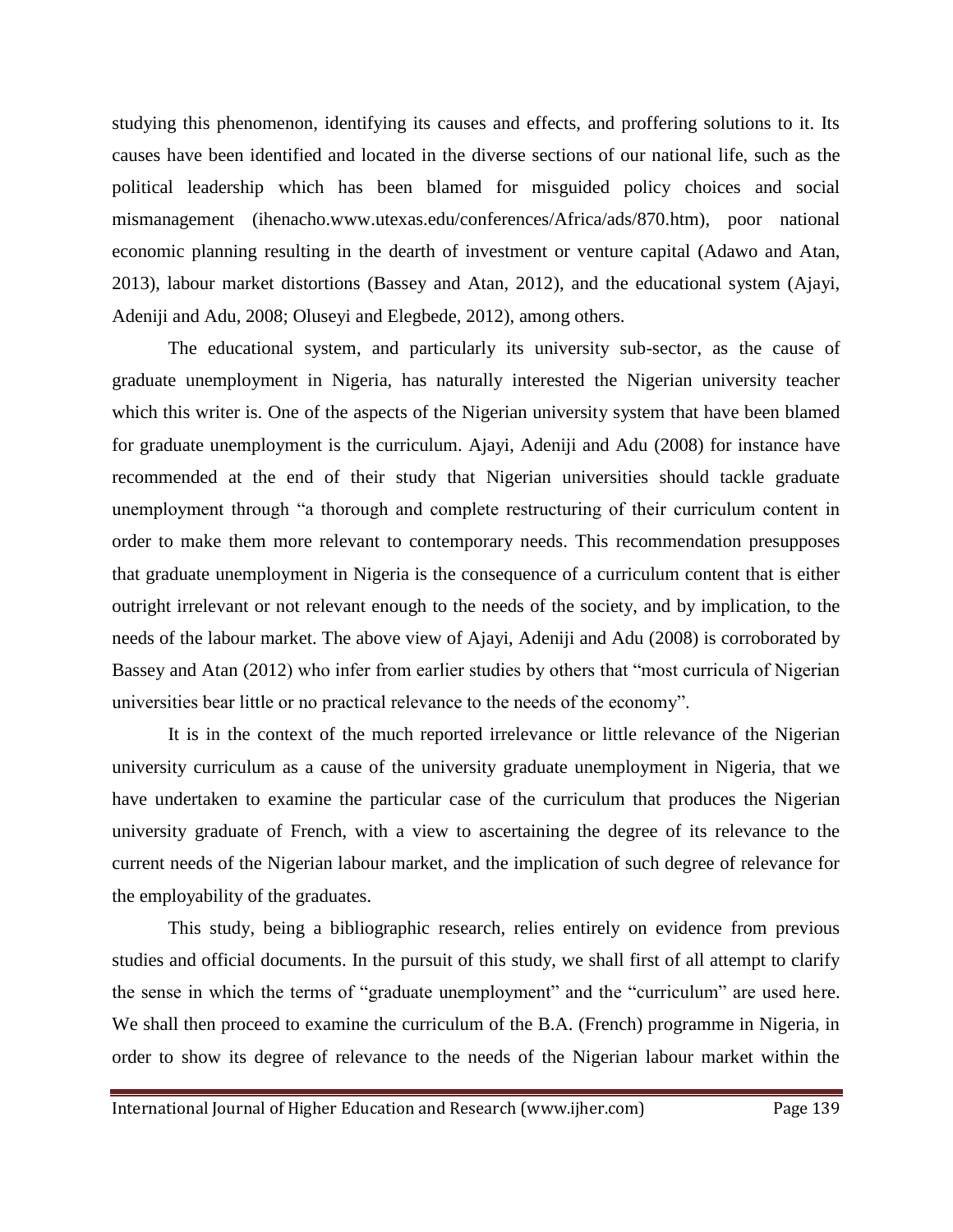context of the present-day Nigerian economy. Based on the findings of this examination, the study shall suggest a kind of curriculum that could generate employment for the Nigerian university graduate of French.

### **2. Graduate unemployment**

The online version of the New World Encyclopedia says that unemployment is the condition of willing workers lacking jobs or gainful employment. [\(www.newworldencyclopedia.org/entry/Unemployment\)](http://www.newworldencyclopedia.org/entry/Unemployment). Gbosi, cited by Bassey and Atan (2012) define unemployment as a situation in which people who are willing to work at the prevailing wage rate are unable to find jobs. For the International Labour Organization (ILO), "unemployed worker" are those who are currently not working, but are willing to work and have actively searched for work. (Adapted from the often cited Resolution of the 13<sup>th</sup> International Conference of Labour Statisticians, October, 1980).

Graduate unemployment in our study therefore refers to a situation where University graduates, i.e. holders of university degree, are not in gainful employment, but are willing to work, and are actively searching for job. Wikipedia puts it quite simply that "graduate unemployment is unemployment among people with an academic degree". It adds, interestingly for this study, that

> (r)esearch undertaken proved that the unemployment , and much more so, underemployment of graduates, are devastating phenomena in the lives of graduates, and a high incidence of either are definite indicators of institutional ineffectiveness and inefficiency. (en.wikipedia.org/wiki/Graduate\_unemployment)

Curriculum irrelevance which has massively been blamed for graduate unemployment in Nigeria, is certainly a case of institutional inefficiency, because it is an aspect of the inefficiency of the educational system as a social institution, as the rest of this discussion shall attempt to show.

## **3. The Nigerian University B.A. (French) Curriculum**

The study of French for a university degree began rather earlier in the history of university education in Nigeria. Omolewa (1971), informs us that university French teaching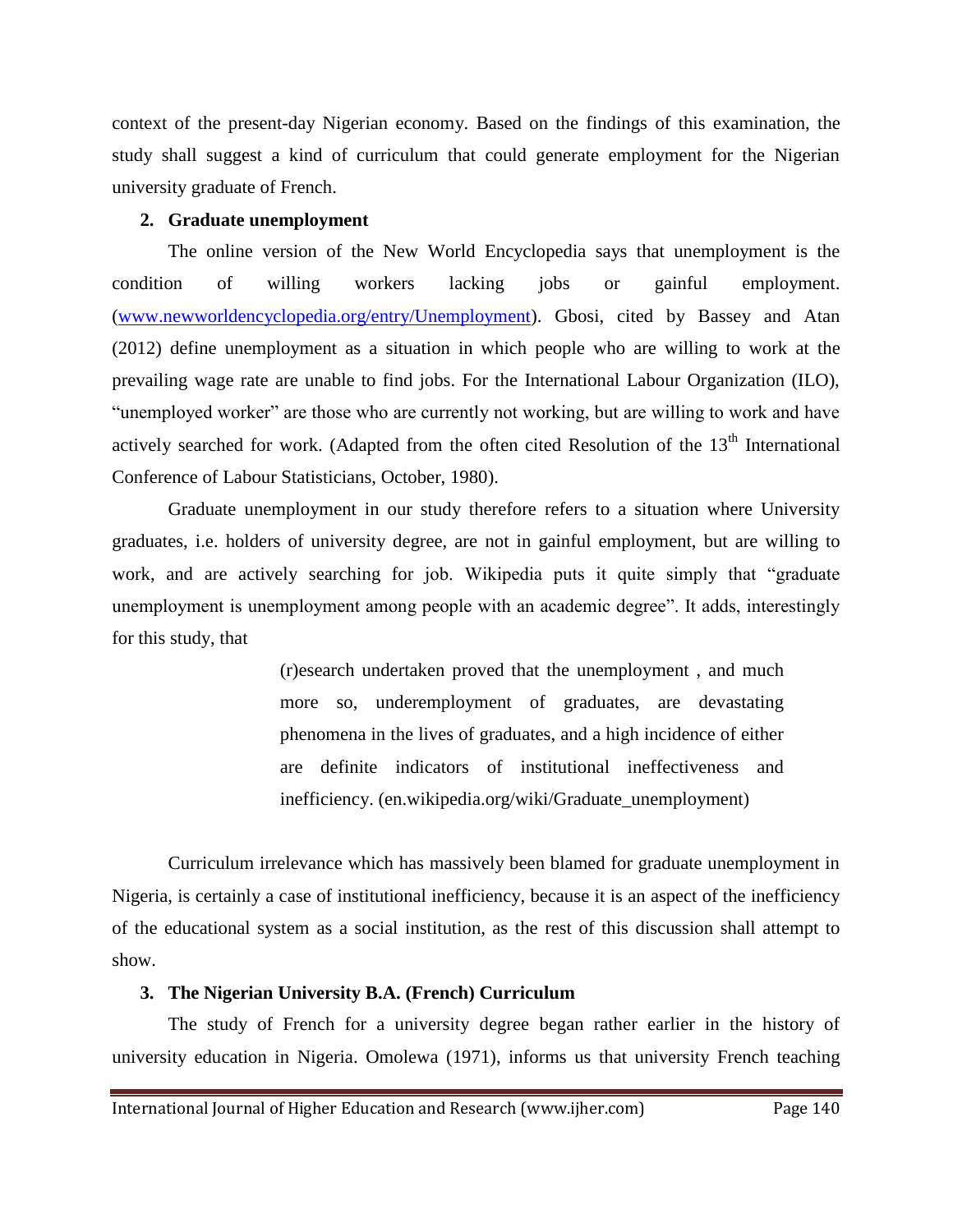began in Nigeria "in 1959 when the then University College, Ibadan, appointed two lecturers to form the nucleus of a Modern Languages Department which was later established in 1962". Other university Departments for the teaching of French came into being as other universities were established in Nigeria, beginning with the establishment of the University of Nigeria, Nsukka, in 1960, where French was taught from inception. What happened at Nsukka repeated itself with the establishment of the University of Lagos, Lagos, the University of Ife, Ile Ife (now Obafemi Awolowo University, Ile-Ife), and Ahmadu Bello University, Zaria, all of which were established in 1962. Today, over fifty Nigerian universities award the B.A. degree in French.

It would appear that from the initial days until now, not much has changed in the university French curriculum in Nigeria. In this regard we have found Emordi repeating in 2000, 40 years from the first days of university French teaching in Nigeria, essentially what he had said in 1992, based on remarks earlier made by David in 1969. Emordi (1992) had cited David (1969) who was indeed discussing the teaching of French in Anglophone African universities, to have said that « […] dans beaucoup d'universités […], l'enseignement est singulièrement avec une grande partie faite à l'histoire de la langue, à la littérature, à la civilisation française » [ in many universities, the teaching devoted a singularly large attention to the history of the (French) language, to literature, to French civilisation]. (This and all other translations from the French in this discussion are made by this writer.). Recalling David's observation, Emordi had noted in 1992 that

> l'enseignement du français dans le cycle supérieur au Nigéria garde encore un caractère trop traditionnaliste, trop littéraire. L'image de l'enseignement du français dans les universités de l'Afrique anglophone des années 60 qu'a présentée J. David (1969), ne diffère pas beaucoup de celle qui existe dans les universités nigérianes d'aujourd'hui.

> [the teaching of French in Nigerian universities is still too traditionalistic, too literay. The picture of the teaching of French in Anglophone African universities in the 60s which J. David (1969) painted, is not different from what obtains in Nigerian universities today]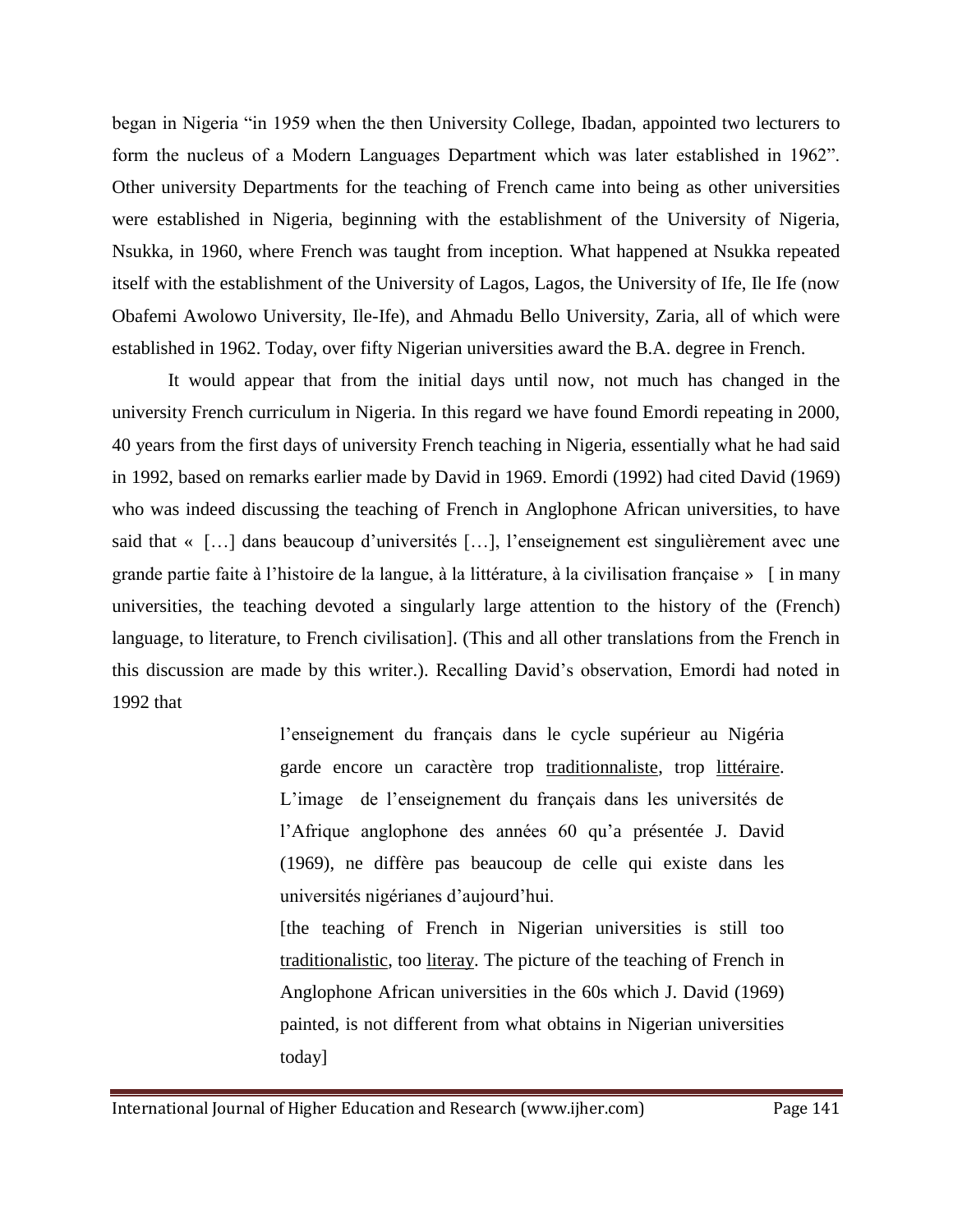Except for leaving out the reference to David's 1969 observation, these were essentially the remarks made by Emordi again in 2000.

 Emordi's and David's remarks are pertinent to our examination of the present-day Nigerian university B.A. (French) curriculum. To begin with, David's remark show's that the traditional areas of French studies, and indeed of foreign language studies are, the language itself, creative writing in that language, and the culture and civilization of the native and other speakers of that language. In examining the B.A. (French) curriculum in Nigerian universities, we shall consider only the courses allotted to French studies *per se*, as opposed to, for instance, General Studies (GST) courses, and courses borrowed from other disciplines. In determining the skills and competences that this curriculum offers to its products, we shall consider the work load in these three areas of language (which trains the students in the actual language skills), literature (which gives the students knowledge and skills in the appreciation and critical analysis of literary works, authors and periods), and culture and civilization (which gives the students knowledge of a cultural value which can be put to use with great benefit in multicultural situations). This will give us a picture of the type of knowledge and skills with which the students go into the labour at the end of their studies.

 For our study of present-day Nigerian B.A. (French) curriculum, let us examine what is proposed by the National Universities Commission (NUC) in the current (2007) version of the Benchmark Minimum Academic Standards (BMAS) for undergraduate Arts/Humanities disciplines in Nigerian universities. The space constraint of a journal article would not permit us to reproduce here the descriptions and the credit hours of the French courses in the B.A. (French) programme as proposed in the NUC BMAS. However, by grouping the French courses into the areas of Language, literature, and culture and civilization, we are simply presenting here the total credit hours of the courses in each group. This represents, so to say, the weight of training received by students in each of these areas. This is a way of assessing the type of knowledge and skills which the products of the curriculum take with them to the labour market. We therefore present below, (i) the total credit hours in each of the areas of language, literature, and culture and civilization, for each level or year of study in the B.A. (French) programme (100 Level or the Year 1, 200 Level or Year 2, etc.); (ii) the total number of credit hours for each of these three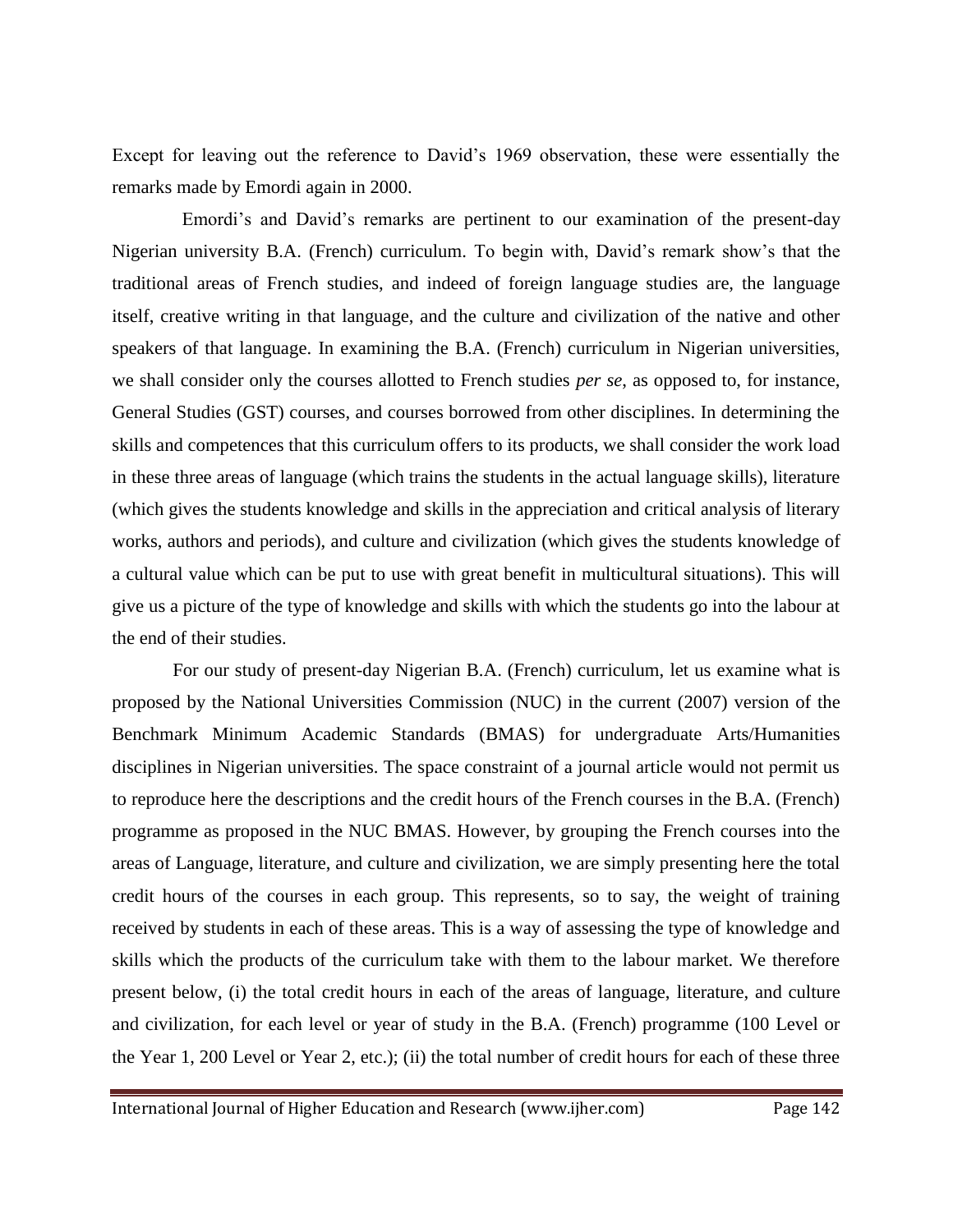areas at the end of the programme of study, and (iii) the percentages that these totals represent *vis-à-vis* the total number of credit hours for all the French courses put together at the end of the programme of study. This, we believe, gives us something of a picture of the degree of training, in terms of knowledge, skills, and competence that the students receive in each area at the end of their studies.

|                      | Language       | Literature     | <b>Culture</b> |              |
|----------------------|----------------|----------------|----------------|--------------|
| <b>Year of Study</b> | <b>Courses</b> | <b>Courses</b> | <b>Courses</b> | <b>Total</b> |
|                      | 12 CH          | 4 CH           |                | 16           |
| $\overline{2}$       | 12 CH          | 10 CH          | 2CH            | 24           |
| 3                    | 18 CH          | 10 CH          | 2CH            | 30           |
| $\overline{4}$       | 8 CH           | 18 CH          | 4 CH           | 30           |
| <b>TOTALS</b>        | 50 CH          | 42 CH          | <b>8 CH</b>    | 100          |

| Table showing the weighting of Language, Literature and Culture and Civilisation courses |
|------------------------------------------------------------------------------------------|
| in the NUC BMAS Sample B.A. (French) Syllabus                                            |

The above data from the sample syllabus proposed by the NUC for the B.A. (French) programme of study shows that over the four years duration of the study programme, fifty percent (50%) of the course content in French trains the students in the general use of the French language through courses in grammar, spoken and written communication, and translation. Forty-two percent (42%) of the course content in French trains the students in literature; while eight percent (8%) gives the students knowledge and information on the culture of France and of other Frenchspeaking peoples. Indeed, this is the general picture in the French teaching departments in Nigerian universities. These weightings clearly show that the Nigerian B.A. (French) curriculum still trains its students in literature, or to put it more pointedly, in the use of the general French language in the reading and appreciation of literary texts, including their translation. The point to make here is to ask what chances of employment such competence and skills can readily give the graduates in the present-day labour market. An examination of the realities of the present-day labour market should provide answers to this vital question.

## **4.Labour Market Opportunities for the Nigerian Graduate of French**

International Journal of Higher Education and Research (www.ijher.com) Page 143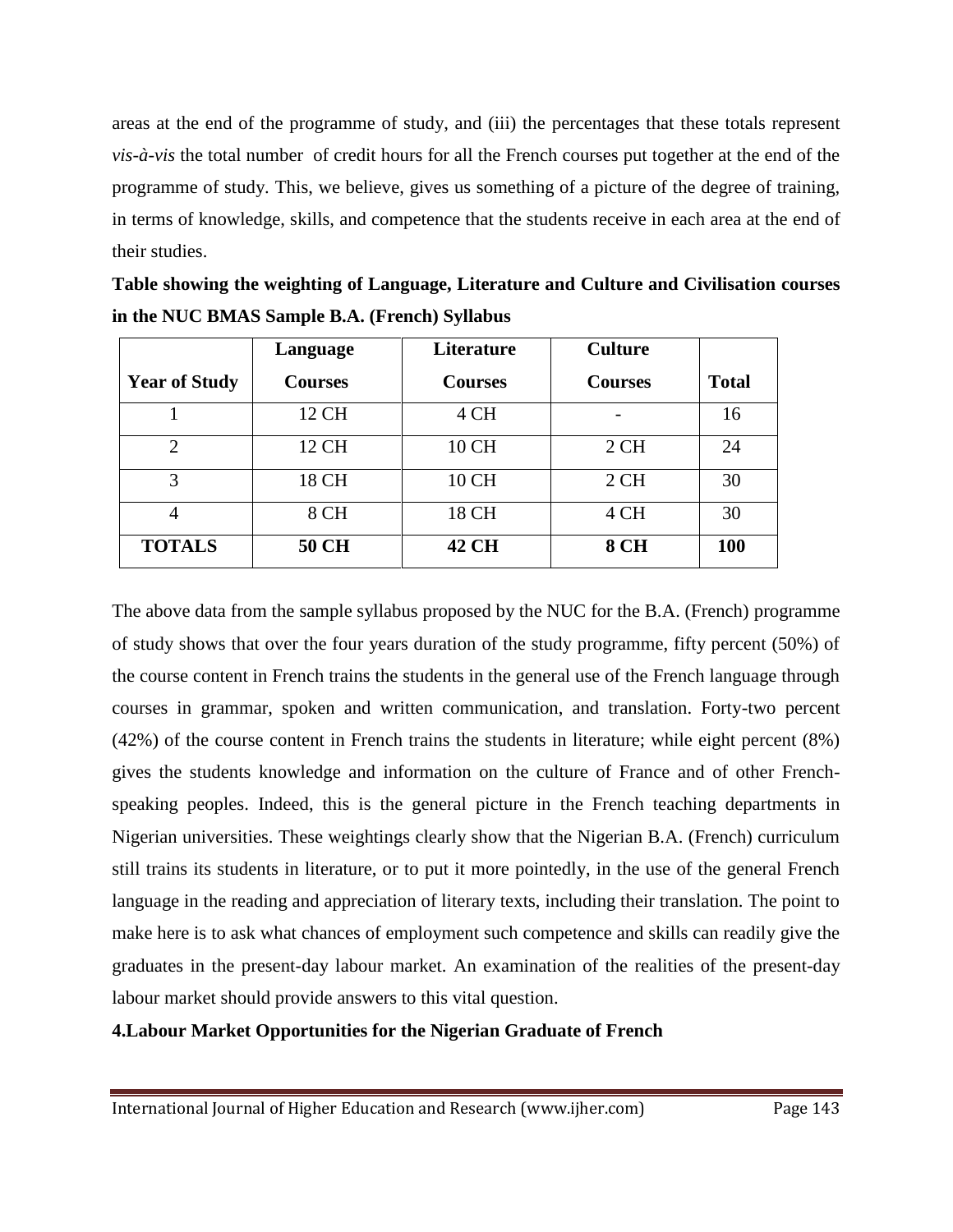It would appear that most authorities and planners of the B.A. (French) curriculum of Nigerian universities have a good idea of the type of job openings awaiting their graduates. Stating one of the objectives of the B.A. French) programme, as it specifically concerns the possible job openings for graduates of the programme, the NUC BMAS document writes as follows:

> (ii) To equip the students with the knowledge of the forms and features of the varieties of French used in different professional domains such as business communication, diplomatic service, legal communication, electronic broadcast media, print journalism, book publishing and biography writing. (NUC, BMAS: 127).

Under the section titled "Job and Career Opportunities for Graduates", the current edition of the *Undergraduate Students' Handbook* of this writer's Department (2019), for instance, also states as follows:

> Graduates of the programme have excellent opportunities in those careers and jobs which involve ensuring international communication, understanding and cooperation through effective knowledge and use of the foreign language(s) they have acquired: the Diplomatic service, the International Organisations, the Armed and the Security services (the Military Forces, the Police, Immigrations and Customs services, etc.), the multinational business concerns, the international relations departments of national business concerns, the Press, publishing, the public relations, marketing, travel, tourism, hospitality industries, etc.

The point to make here is to underscore the surprising fact that the same authorities who have foreseen the above-stated job opportunities go on to design and teach courses that, by way of any specialty, only train the graduates in literary studies. Apart from teaching in schools, and perhaps general reporting/writing in journalism, it is clear that the competence of the Nigerian B.A. (French) graduate can hardly get him a job in any of the careers foreseen for him above. Going by their descriptions, there is not a single course in the NUC BMAS B.A. (French) syllabus that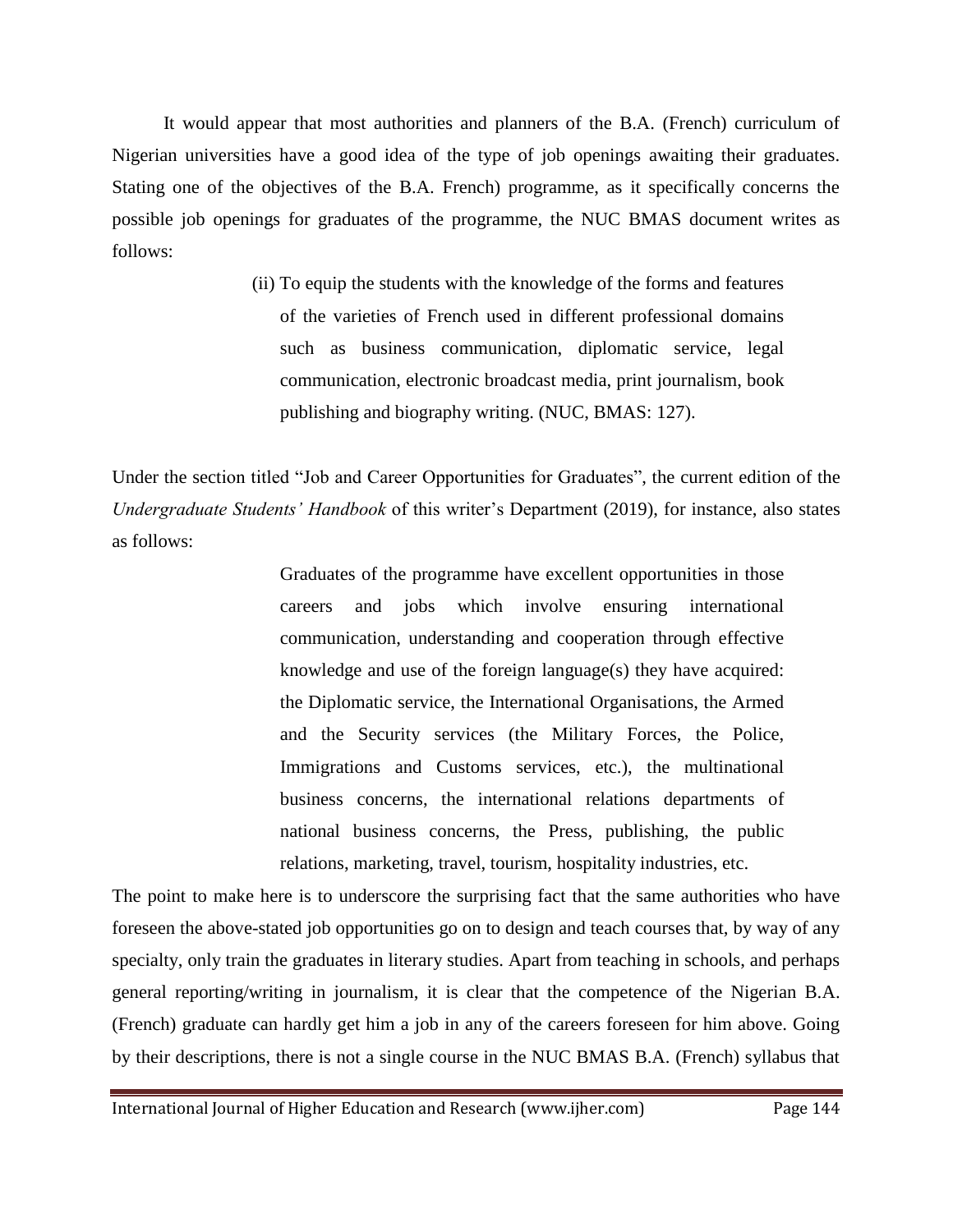is designed to teach the features of the French language used in the careers mentioned above as holding prospective job opportunities for the Nigerian B.A. (French) graduate. Little wonder therefore that there is so much unemployment and frustration for the Nigerian holder of the B.A. degree in French. If he must get a job readily, the graduate of French produced by the current curriculum must of necessity go in for some other training. And how many of the average Nigerian families can afford a further training for a child whom they had managed to see through a university training once? However, the situation is not altogether a hopeless one as some scholars and French teaching departments in some Nigerian universities have recently begun to give a thought to designing what may be called a "labour market-oriented B.A. (French) curriculum.

#### **5.Towards a Labour market-oriented B.A. (French) Curriculum**

 The evident "unemployability" of the Nigerian B.A. (French) graduate has produced two lines of action in the effort to redesign the curriculum to address this malady. One of these is already at work at the Department of Foreign Languages and Translation Studies of Abia State University, Uturu, while the other is beginning to yield results at the Department of Foreign Languages, University of Uyo, where this writer teaches and has been laboring to nurture it over the years.

 At Abia State University, it all began with "the vision of professionalization of language studies that led to the birth of the Language Centre of Abia State University" (Anyaehie, 1997: iv). In his editorial comments in the maiden edition of *The Language Professional: A Journal of Language and Communication Arts and Sciences*, Anyaehie gives the genesis of this vision in the following words which we have taken the liberty to quote at great length:

> Pioneer Director of the Language Centre, Imo State University, Etiti, Nigeria, (now Abia State University, Uturu, Nigeria) from 1981 to 1992, Professor Ihenacho, worked towards the professionalization of foreign language studies in Nigeria.

> The common practice in Nigerian universities and, to a considerable extent, in most conventional universities worldwide, has been the study of classic authors in the language of choice. These studies, while contributing to the overall development of the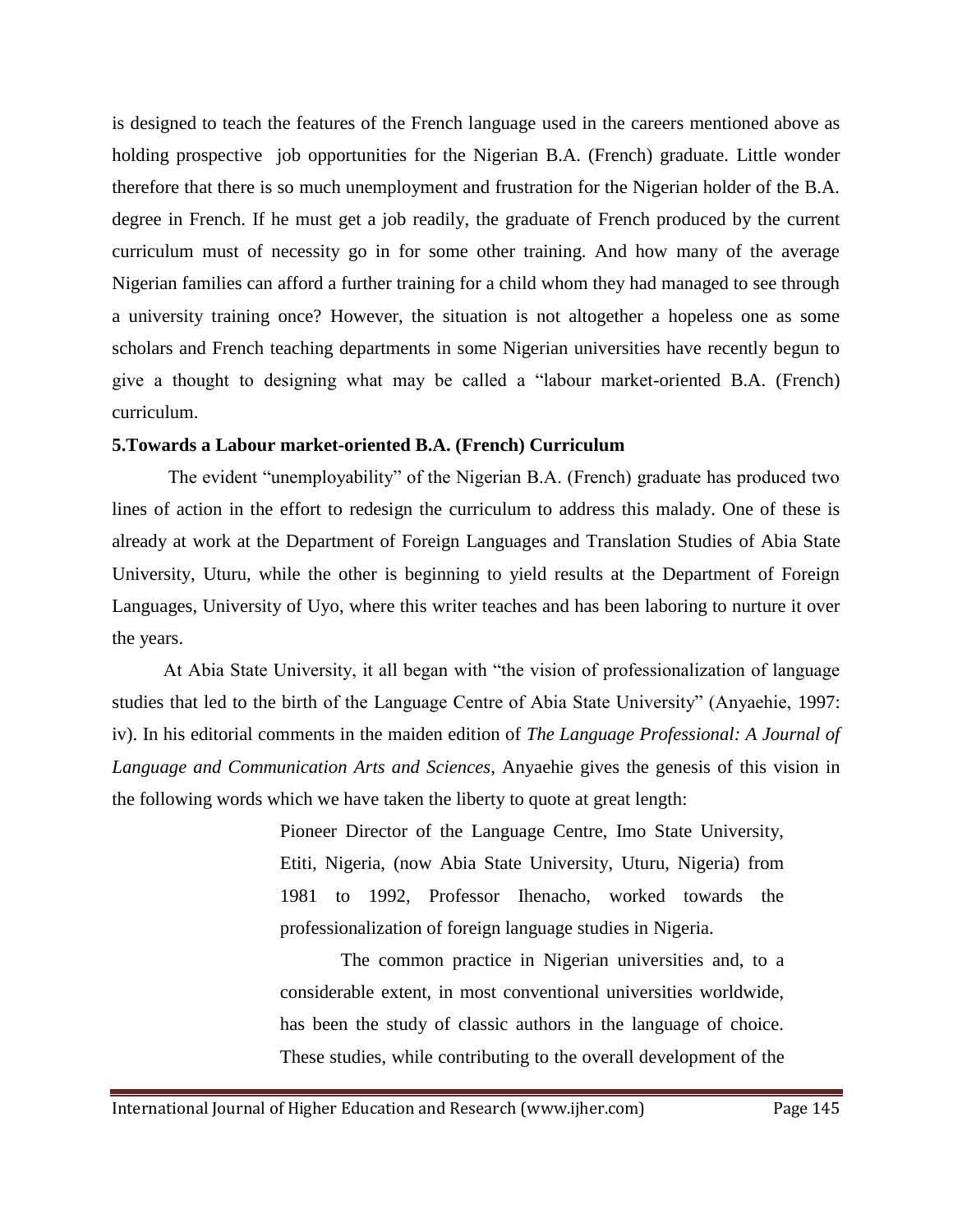individual's personality, often lack such focus as would enable the individual earn a living in the increasingly technological and highly competitive labour market into which the language graduate is launched. More often than not, the individual is constrained to painfully reeducate himself, to rethink his entire formal education, to re-analyse consciously or unconsciously, the elements of the already completed programme so as to sort out and harness to his future professional practice relevant elements of the language discipline he has studied.

The new orientation of language studies promoted by Amechi Ihenacho, aimed at focusing the language programme a well as the student on eventual professional practice. This meant reducing the stress on foreign language literary classics, particularly the very early ones which required, to be undersood, the study of a state of the language that is no longer in current use. It also meant the introduction of texts, literary and non literary, in the modern state of the language, particularly texts that relate to professional activities in that language.

The foreign language student is made to appreciate the need to prepare for eventual professional insertion and is exposed to the various kinds of professions that acquire the various forms of language competence which the language programme offers. This view of language studies informed the introduction, in the second year of the B.A. French programme, of courses in "Bilingual Integrated Administrative Skills" spanning two semesters and including training in Office Practice, Typing, Use of Computer, and other secretarial skills. It also informed the liberal attitude of the Language Centre towards student choice of elective courses according to their projected professional needs.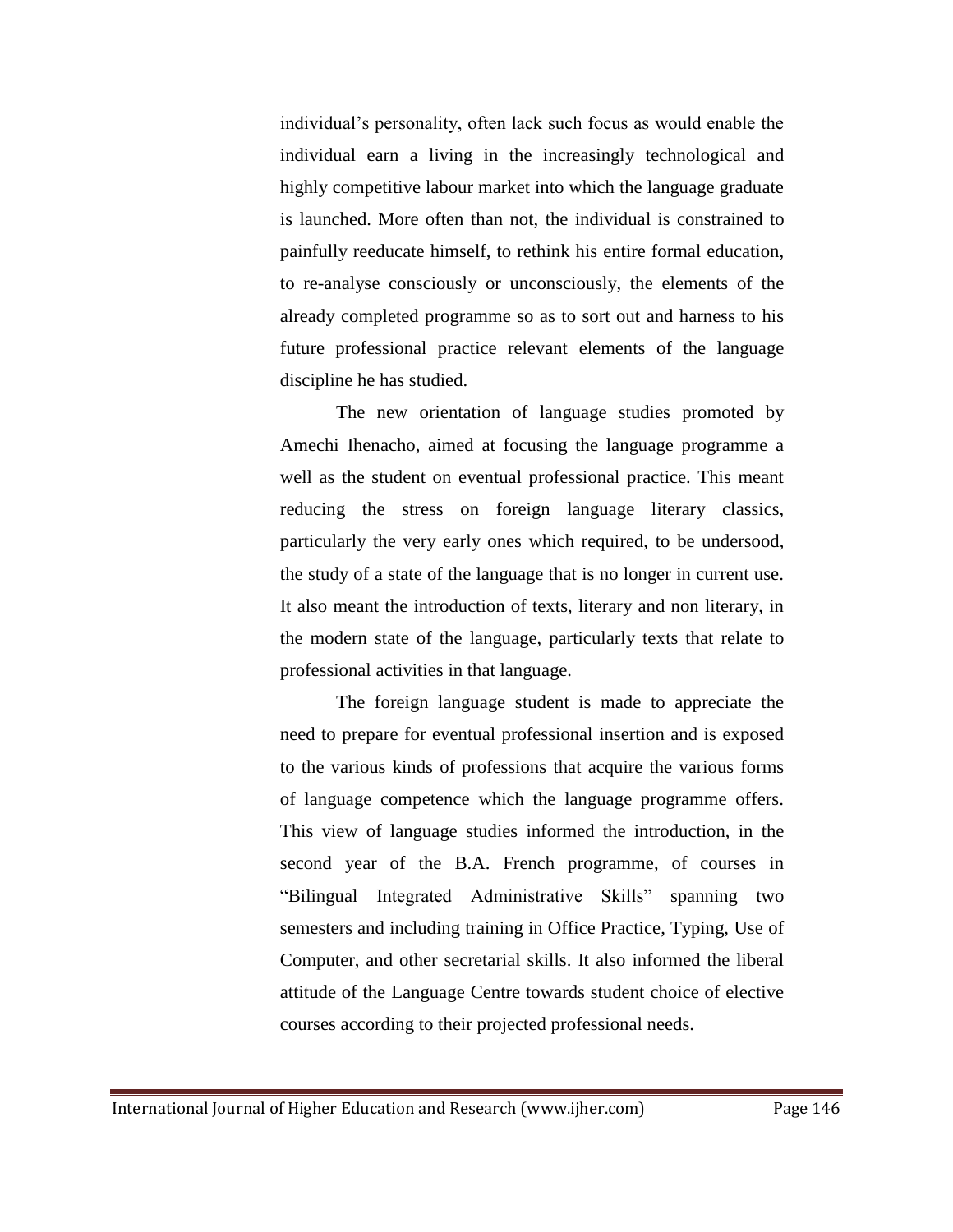This necessarily lengthy quotation has said it all about the vision and its implementation in practical terms. It should however be added that as the years have passed since the conception and the initial practical implementation of the vision, the "Uturu School" of foreign language studies has added such other courses as Introduction to Public Administration I and II, Introduction to Government, Introduction to African Politics, Introduction to Management, Introduction to Marketing, International Relations, and Use of Igbo Language, to the Bilingual Integrated Administrative Skill I and II, as options available for equipping the student with practically applicable knowledge and skills that facilitate professional integration at the end of studies (cf. *Programme of Study, 2007* booklet of the Department of Foreign Languages and Translation Studies, Abia State University, Uturu, pp.46 – 51).

At the Department of Foreign Languages, University of Uyo, the increasingly lengthy period of unemployment experienced by graduates of the department has inspired a number studies by this writer and his research partners (cf. Edung and Udung, 2008), Edung (2009), and (Edung and Nyah, 2010), to mention but these three). These studies essentially advocated and practically demonstrated ways of integrating French for Specific Purposes (FSP), or better still "Français de spécialité" courses into the B.A. (French) syllabus of Nigerian universities. The mode for this integration, as proposed in these studies, is the Combined Degree type of programme in which French courses will be studied alongside courses in such other disciplines as Education (which is in fact already being done in all conventional Nigerian universities), Accounting, Banking, Business management, Economics, Marketing, International Studies, Mass Communications/Journalism, Political Science, Public Administration, Music, Theatre Arts, Environmental Science/Management, Microbiology, Biochemistry, etc. While courses in other disciplines to be combined with French will take the places of courses in French Literature and African and Caribbean Literature in French in the current curriculum, the French courses will concentrate on giving the students good mastery of the French language generally, and in the specialized French language usage of the particular discipline studied together with French by a group of students. As it has been shown a number of times in the previous studies carried out by this writer, and some of which have been cited above, this curricular approach is based on the principle that we speak and master the specialized language of a discipline / profession /activity to the extent that we master the specialized concepts of that field of specialty, and not to the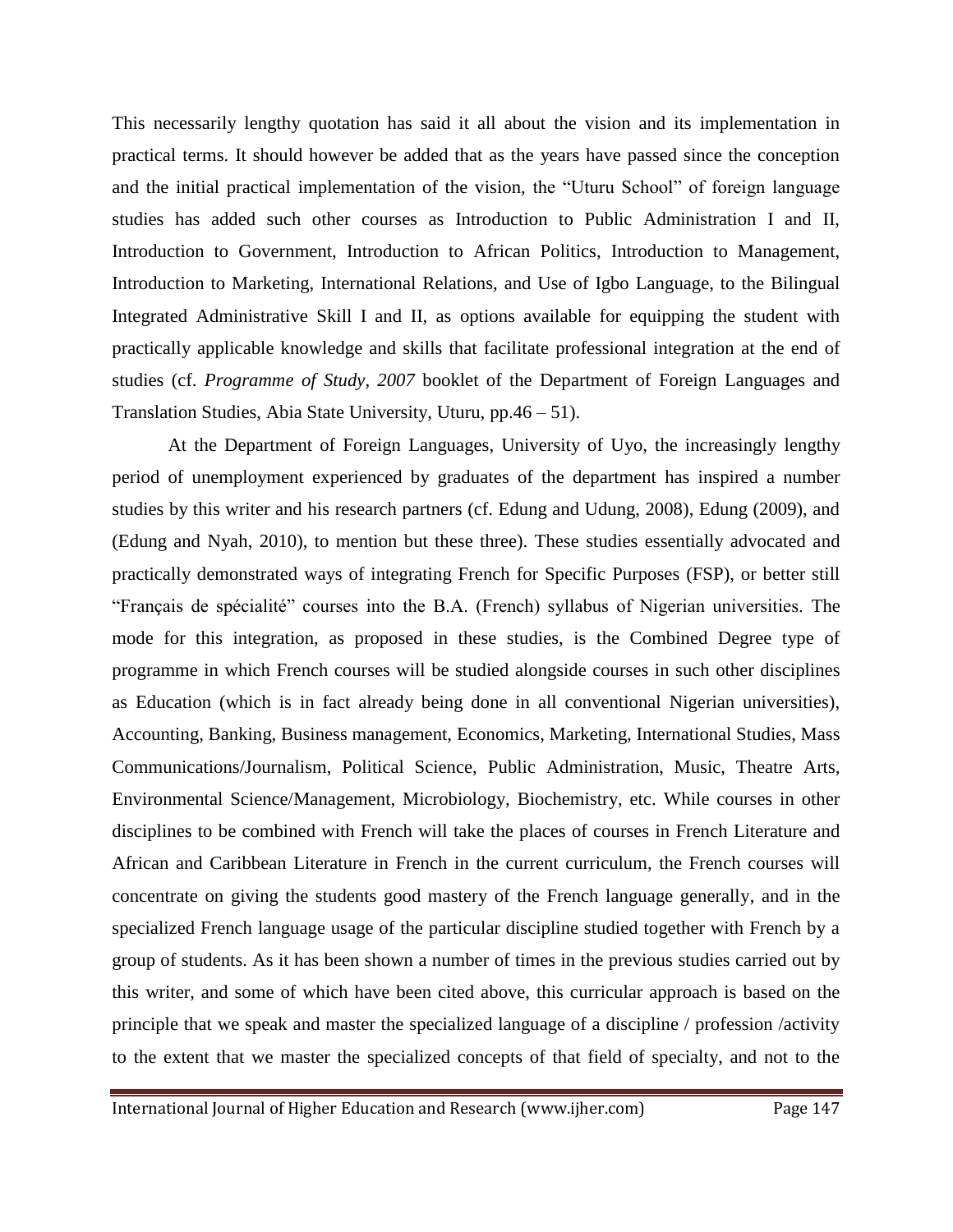extent that we master the natural language in question (Lerat, 1995:21, citing Coseriu, 1967:7). There can be little or no doubt at all that this type of curriculum will greatly enhance the employment opportunities of graduates of French in these days when versatility in terms of possession of knowledge and skills in more than one area is what one needs to stand a good chance in the labour market.

To prepare future teachers of the specialized French of the various disciplines and professions, this writer has developed and has been teaching for some years now, a postgraduate course in French for Specific Purposes (FSP). Students of this course are guided through the theoretical underpinnings that account for the characteristic or characterizing features of the professional varieties of French, and of any language for that matter, and are then trained to use tools of textual/discourse analysis to discover for themselves such features in the discourse/texts of the disciplines/fields of their interest, while intensively familiarizing themselves with the terminology and the phraseology of such disciplines or field. As their mini end-of-course projects, some students of this programme are currently working on the French language of the hospitality and tourism industry, terrorism and insurgency, trans-border crime, microdisarmament, and environmental management and green politics, with specific attention to the local Nigerian features/content in these areas. To cite the most prominent of these studies as just one example, a Ph.D. thesis is being rounded off at the moment with the tentative title "Termes français pour designer les produits touristiques d'Akwa Ibom State (Nigeria) et les procédés de leur formation", and with this writer as the major supervisor. Other areas in which prospective students of the programme have already indicated interest when they eventually register, are banking, management, marketing, secretaryship/office management, and sports journalism. Some of these students will certainly end up teaching FSP courses in our University and Polytechnic departments of French, while others may get other jobs in these fields because they are now functionally competent in the French language in practical career situations. To cite just one case in point here, a former student of ours successfully guided a group of pupils of an elite Nigerian secondary school on a tour of the ancient slave ports in Badagry in Nigeria and Ouidah in the Republic of Bénin. This earned him a handsome contract appointment from a Nigerian tourism company to develop a programme of similar annual holiday tours for pupils of other elite schools, and to train other tour guides with sound knowledge of French for the company. Under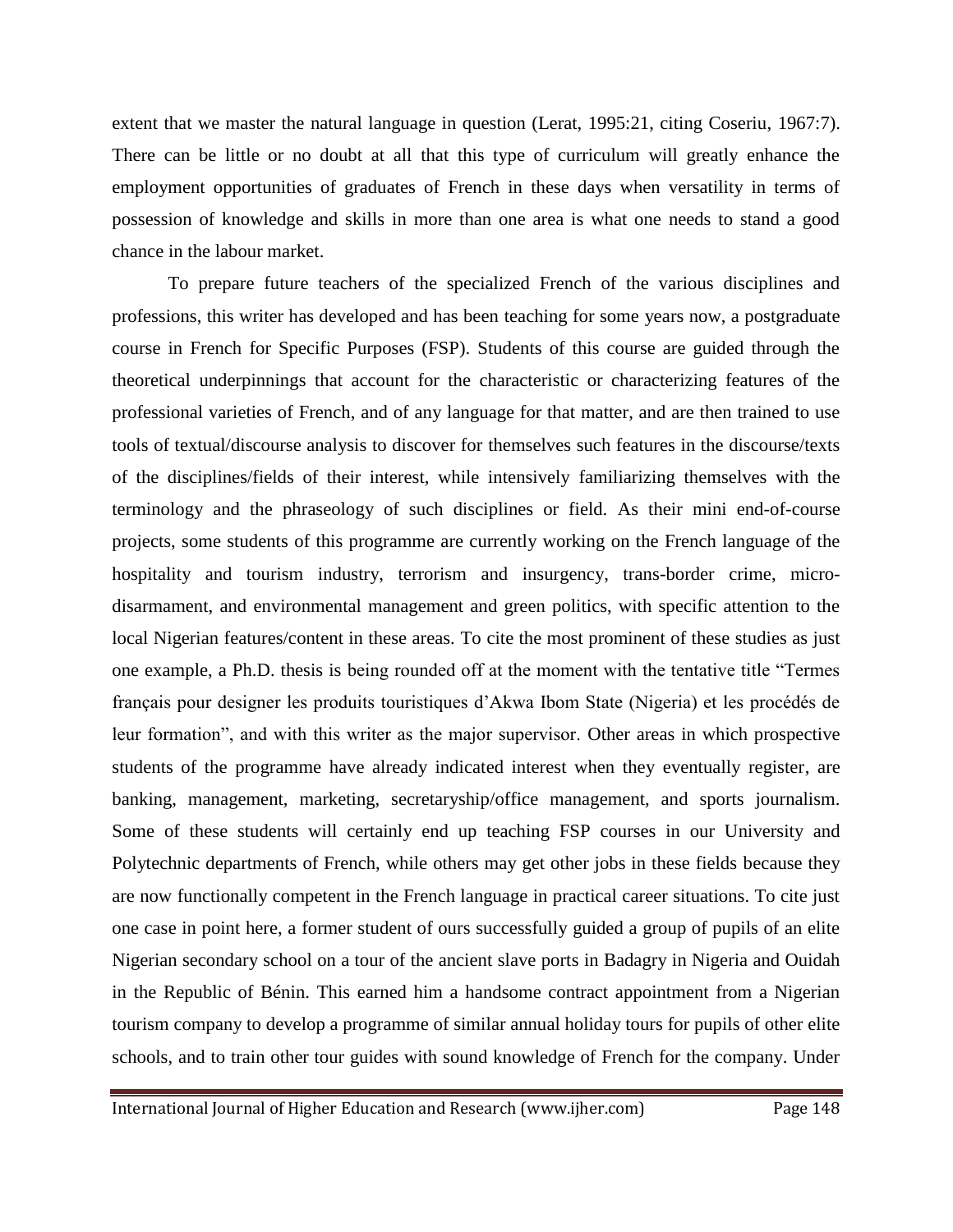his management, the company is now bringing Béninese pupils of similar elite families on a guided tour of Nigeria on yearly basis. And our former student is now a director and partner in the company that once employed him on a contract appointment.

#### **6. Conclusion**

An important point to make in conclusion of this discussion is that the employability or otherwise of graduates of French, and indeed of any discipline, can considerably determine the survival or disappearance of the discipline in the university curriculum. It is a painful fact we must admit today that only very few candidates seeking admission into the university in Nigeria make French their first choice course of study. To get a full class size, our university Departments of French must open their doors to those that Simire (2002) "ces naufragés du JAMB" (those JAMB-marooned candidates, JAMB (the Joint Admissions and Matriculation Board) being the Federal Government of Nigeria agency that conducts the central university admission examination). The experience over many years has been that many of the University admission candidates who turn to and are admitted to study French are those who could not make the score, sometimes after several attempts, for admission to study "more rewarding or more marketable courses" – Accounting, Business Management, Law, Medicine, Pharmacy, Biochemistry, Microbiology, Mass Communication, Marketing, the Engineering and Technology disciplines, etc. Our French teaching Departments have become "des fourre-tout" (Simire 2002) if they are not to close shop, sending the teachers to roam the labour market themselves. One consequence of this sad development is that our graduates, who are, generally speaking, not among the bright minds from the outset (otherwise they would have been admitted at their first or second attempt at the University admission examination to study their courses of first choice), cannot even perform well in the use of the French language, a fact which also contributes to their unemployment after graduation.

This general picture of unemployment after graduation, resulting compositely from a non-functional curriculum and the admission of academically second-rate, if not third-rate materials, to study a challenging discipline which a foreign language is by all standards, continues to discourage first rate brains from studying French. No serious minded parent would readily allow the child to study a "fruitless" discipline, just as no serious minded child would. The planners of the Nigerian University French curriculum, and particularly the B.A. curriculum,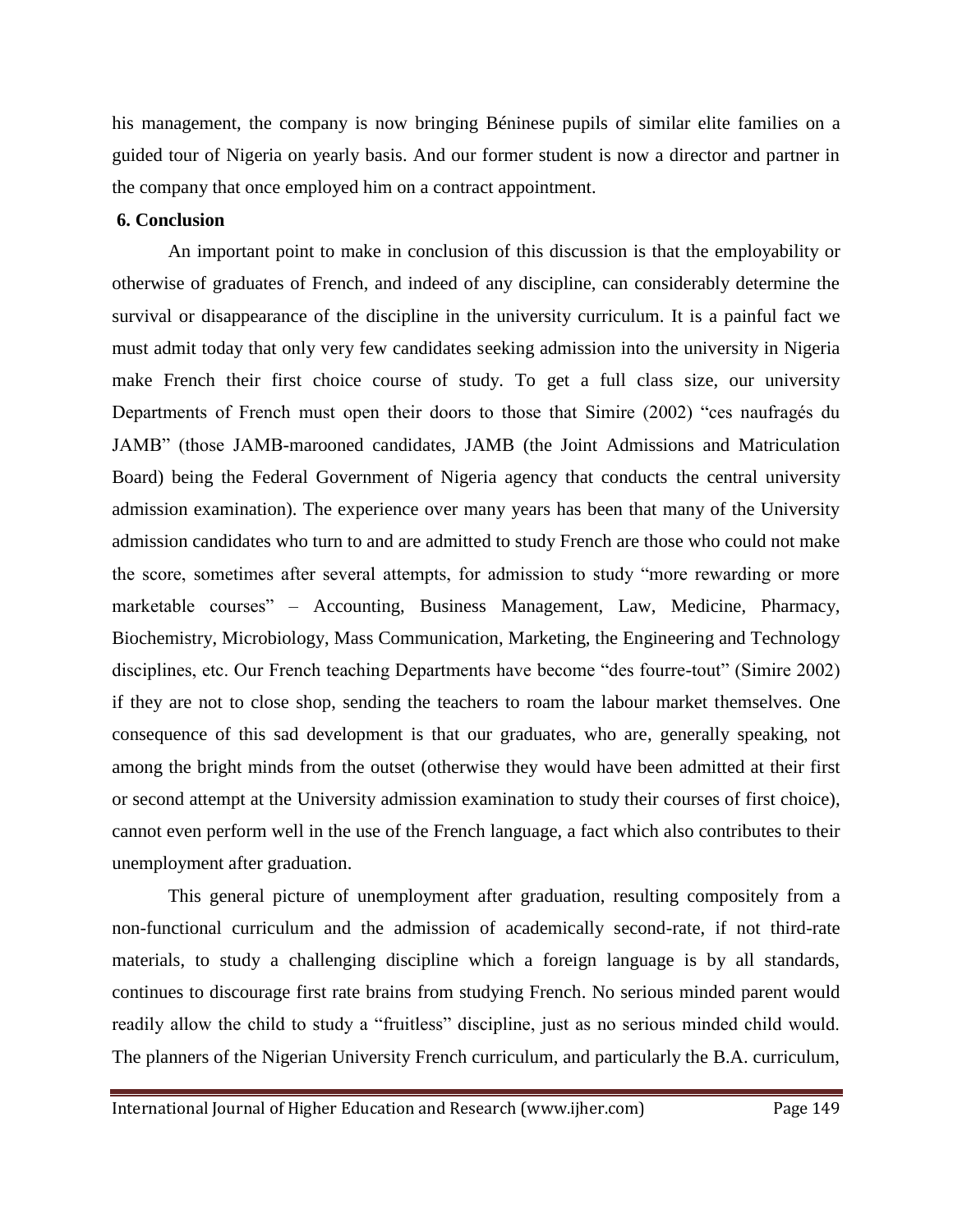must therefore seriously re-think this issue of a non-functional curriculum which leads to long periods of unemployment for its graduates, and threatens its very survival in the University in these days of competitive budgetary allocations. The situation has been lamented for so long. The business of this essay has been to call the attention of our colleagues nationwide, and of course of our international colleagues in similar circumstances to the concrete attempts that have been made in Abia State University, Uturu, and in the University of Uyo, Uyo, both in Nigeria, and naturally invite them to seriously consider these attempts for replication, and of course with possible innovations.

#### **REFERENCES**

- Adawo, M. and Atan, J. 2013. Graduate Unemployment in Nigeria: Entrepreneurship and capital Venture Nexus. *Journal of Economics and Sustainable Development.* 4(9), 75-81.
- Ajayi, K., Adeniji, I.A. and Adu, E.O. 2008. Graduate Unemployment in Nigeria: The Blind Spot in the Nation's Educational System. *The African Symposium*. 8(2), 77-96.
- Anyaehie, E.O. (Ed.) 1997. Editorial Comment. *The Language Professional: A Journal of Language and Communication Arts and Sciences*. 1, iv-viii.
- Bassy, G. and Atan, J. 2012. Labour Market Distortions and University Graduate Unemployment in Nigeria: Issues and Remedies. *Current Research Journal of Economic Theory*. 4(3), 66-76.

International Journal of Higher Education and Research (www.ijher.com) Page 150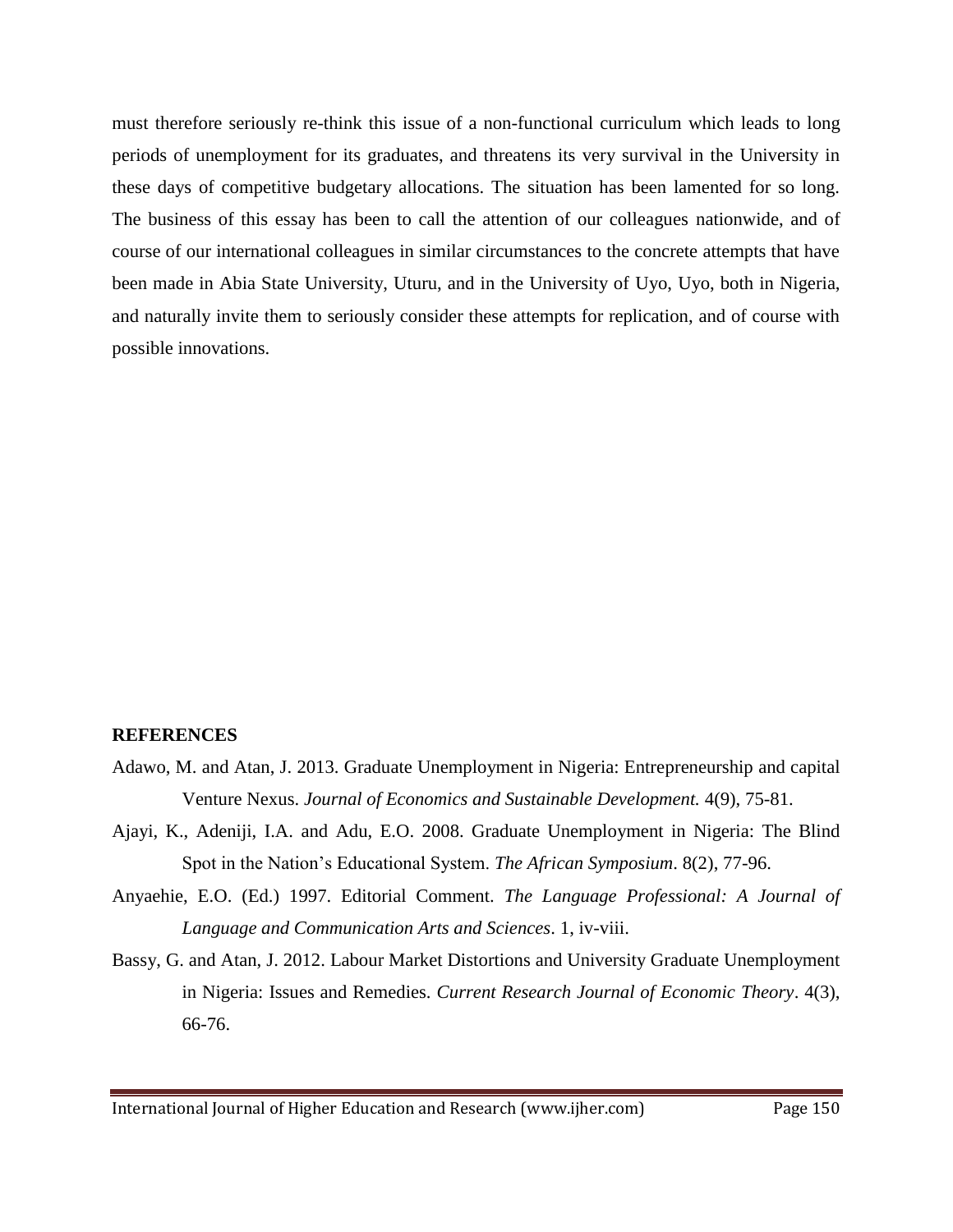- Coseriu, E. 1967. Structures lexicales et enseignement du vocabulaire. Les théories linguistiques et leurs applications. Conseil de l'Europe, Strasbourg, 9-51.
- David, J. 1969. Projet de guide pour l'enseignement du français langue étrangère (Fascicule 1). BELC, Paris.
- Department of Foreign Languages. 2019. Undergraduate Students' Handbook. University of Uyo,Uyo (Nigeria).
- Department of Foreign Languages and Translation Studies. 2007. Programme of Study. Abia State University, Uturu (Nigeria).
- Edung, M. 2009. Le français de spécialité aux universities nigérianes pour la cooperation technique: Une approche pratique. AGORA : A Journal of Foreign Language Studies 3, 1-22.
- Edung, M. and Nyah, P. 2010. Le français de spécialité: Garant du programme de « Bachelor Degree » en français au Nigéria et comment s'y prendre. Revue d'Etudes francophones de Calabar/Calabar Journal of Francophone Studies 9(1), 65-76.
- Edung, M. and Udung, N. 2008. Developing French for Specific Purposes in the Nigerian University Bachelor Degree Programme. Global Journal of Humanities 7(1&2), 55-59.
- Emordi, F. 1992. L'enseignement du français au Nigéria: Etat actuel et perspective d'avenir. Le français au Nigéria 15, 73-86.
- Emordi, F. 2000. Le devenir du français en Afrique anglophone : Le cas de l'enseignement du français au Nigéria. Ibadan Journal of European Studies 1, 117-131.
- Federal Government of Nigeria. 2007. Benchmark Minimum Academic Standards for Undergraduate Programmes in Nigerian Universities – Arts/Humanities. National Universities Commission, Abuja,
- Lerat, P. 1995. Les langues spécialisées. Presses Universitaires de France, Paris.
- New World Encyclopedia. Online version.
- wwwnewworldencyclopedia.org/entry/Unemployment
- Oluseyi, A.S. and Elegbede, S.T. 2012. Graduate Unemployment in Nigeria: Causes, Effects and Remedies. British Journal of Arts and Sciences 5(2), 142-154.
- Omolewa, M. 1971. Teaching of French and German in Nigerian Schools. Cahiers d'Etudes Africaines 18(3), 379-395.